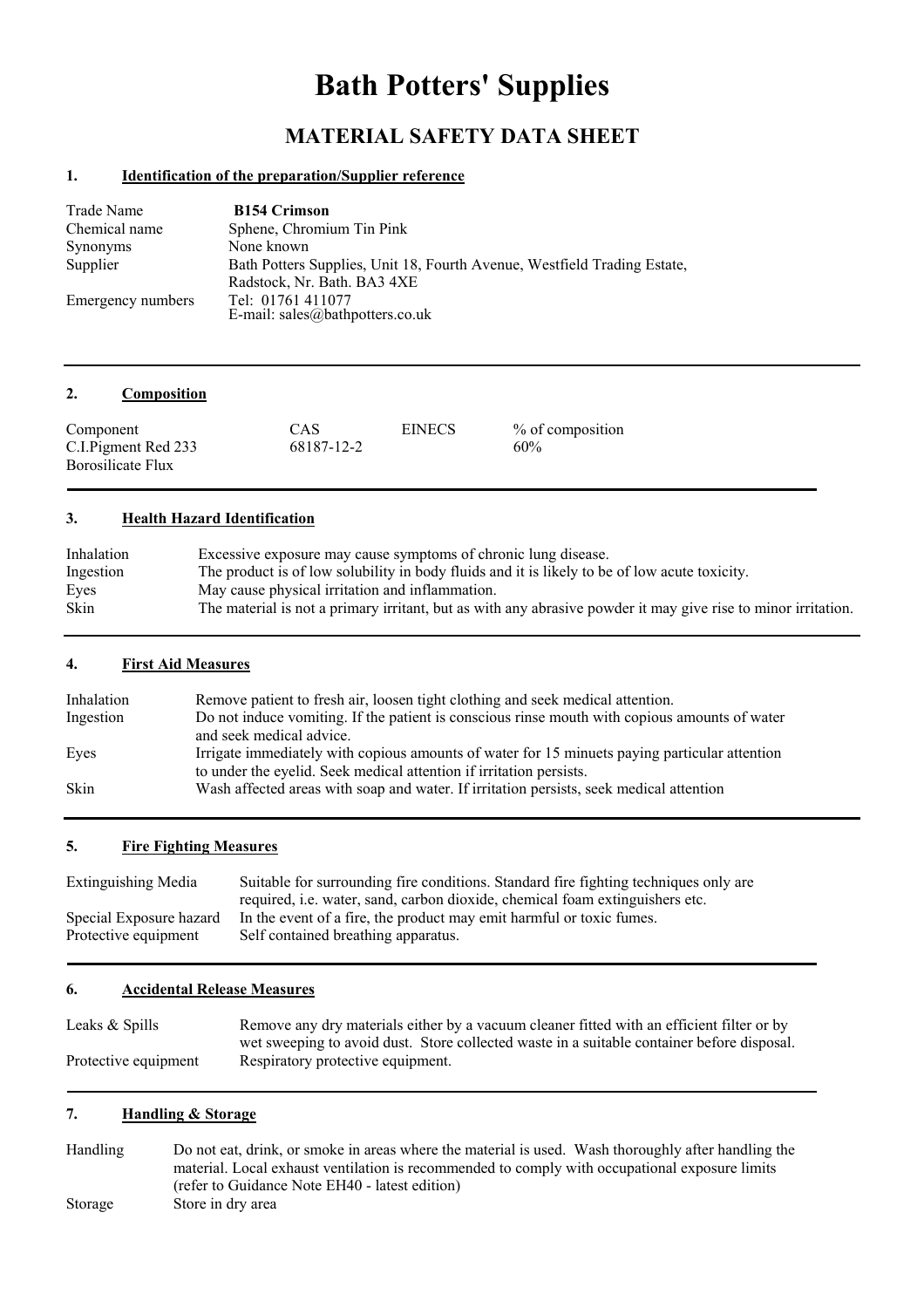# **8. Exposure Control/Personal protective Equipment**

| Engineering controls | Adequate ventilation should be provided so that Occupational Exposure Limits are not |
|----------------------|--------------------------------------------------------------------------------------|
|                      | exceeded. Local Exhaust Ventilation is normally recommended                          |
| Personal protective  | Where LEV is not practicable and exposure is likely to be excessive, approved        |
| equipment            | respiratory protection to CEN standards pr EN 140, 141, 143 or 149 should be worn.   |
|                      | Protective gloves and overalls are recommended for prolonged contact.                |

## **9. Physical & Chemical properties**

| Appearance & Odour          | Pink powder, odourless |
|-----------------------------|------------------------|
| Flash point $(^{\circ}C)$   | Not applicable         |
| Flammability                | Inflammable            |
| <b>Explosive properties</b> | Non-explosive          |
| Oxidising properties        | None                   |
| Specific gravity            | Not applicable         |
| Solubility                  | Insoluble              |
| Melting point $(^{\circ}C)$ | Not available          |

# **10. Stability & Reactivity**

| Chemical stability                | The material is stable |
|-----------------------------------|------------------------|
| Conditions/materials to avoid     | None known             |
| Hazardous decomposition products  | None known             |
| Hazardous polymerisation products | None                   |

# **11. Toxicology Information**

Acute toxicology Likely to be of low toxicity<br>Health effects Prolonged or repeated expo Prolonged or repeated exposure to any dust, above Occupational Exposure Standards, may cause fibrosis of the lungs.

# **12. Ecological information**

Ecotoxicity Not known. Persistence Not known

#### **13. Disposal**

Dispose in accordance with current waste Disposal regulations (for UK - Control of Pollution (Special Waste) Regulations 1980). Landfill is the most appropriate method.

# **14. Transport Information**

| UN/SI No.       |             | Not classified |
|-----------------|-------------|----------------|
| <b>UN Class</b> |             | Not classified |
| Packing group   |             | Not classified |
| Road            | UK          | Not classified |
| <b>ADR</b>      |             | Not classified |
| Sea             | <b>IMO</b>  | Not classified |
| Air             | <b>ICAO</b> | Not classified |
|                 |             |                |